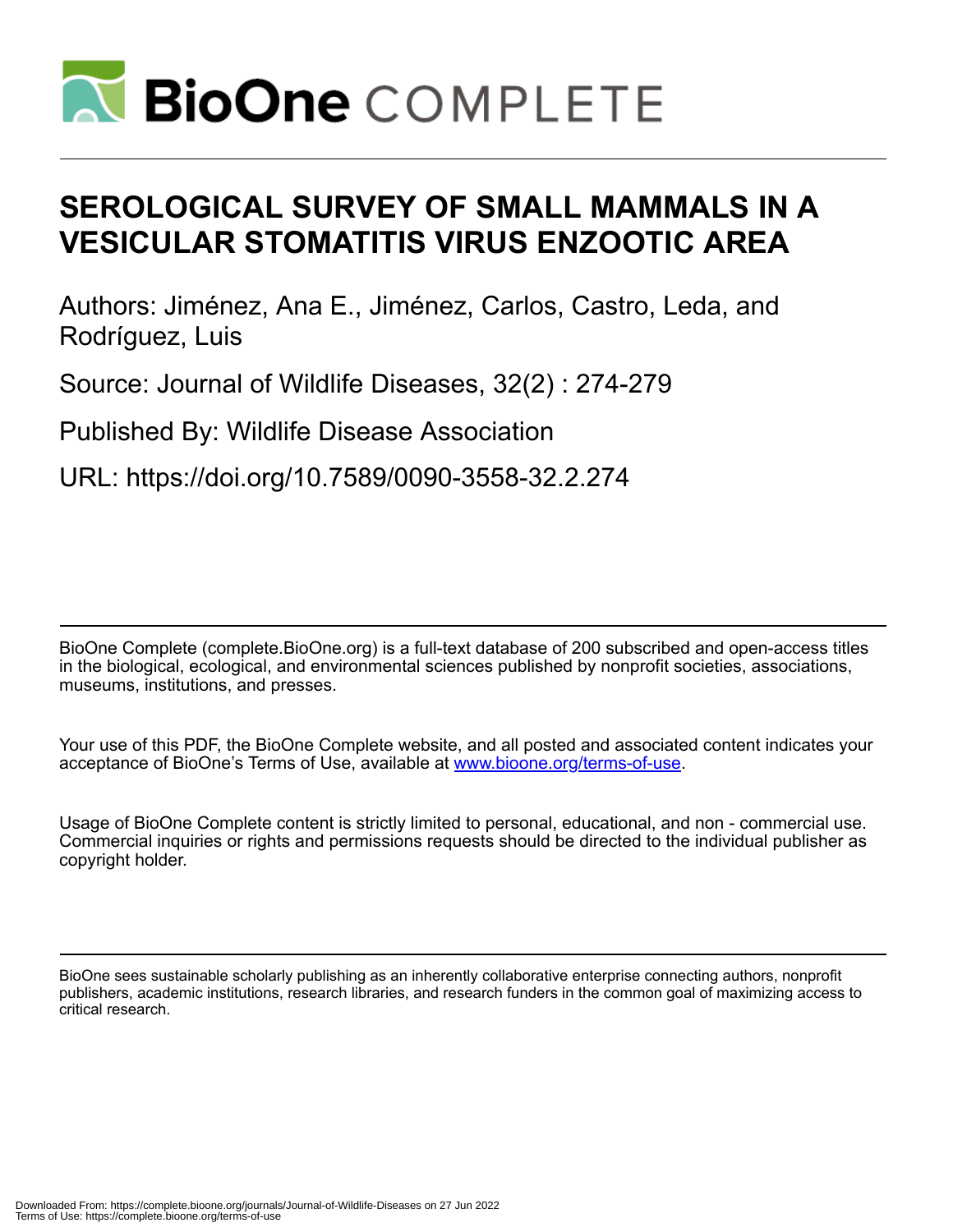# **SEROLOGICAL SURVEY OF SMALL MAMMALS IN A VESICULAR STOMATITIS VIRUS ENZOOTIC AREA**

Ana E. Jiménez,<sup>1</sup> Carlos Jiménez,<sup>1</sup> Leda Castro,<sup>2</sup> and Luis Rodríguez<sup>1,3</sup>

Tropical Disease Research Program, School of Veterinary Medicine,

Universidad Nacional P.O. Box 304-3000, Heredia, Costa Rica

<sup>2</sup> School of Biology, Universidad Nacional P.O. Box 86-3000, Heredia, Costa Rica

<sup>3</sup> Author for reprint requests

ABSTRACT: Small mammals were captured in a Costa Rican dairy farm located in a vesicular stomatitis virus (VSV) enzootic focus, in order to determine which species were naturally infected by this virus. Monthly captures were performed from March 1989 to February 1990. Eighty-four individuals belonging to the orders Rodentia *(n <sup>=</sup>* 52), Insectivora *(n <sup>=</sup>* 31) and Marsupiahia *(n =* 1) were captured. Only *Sigmodon hispidus* had neutralizing antibodies to VSV; among 21 ammimnals, six had antibodies to Indiana, one to New Jersey, and two to both serotypes. In addition, groups of 40 sentinel mice (Mus musculus, strain C<sub>3</sub>H) were placed in cages distributed throughout the farm. Each group was exposed for 1 mo over a period of 1 yr. None of 312 sentinel mice developed antibodies against eitimer VSV serotype. Based on these results, we believe that S. *hispklus* might be part of the natural cycle of VSV in timis enzootic focus. Caged *Mus musculus* do not seem appropriate for monitoring VSV activity in this area.

*Key words:* Vesicular stomatitis virus, natural cycle, small mammals, *Sigmodon hi.spidus,* serologic survey.

#### **INTRODUCTION**

Vesicular stomatitis (VS) is caused by vesicular stomatitis virus (VSV), a member of the Rhabdoviridae family. The disease, which affects cattle, horses, and pigs, prodiuces vesicular lesions that often lead to loss of epithehium of the mouth, tongue, coronary band, and udder (Nichol, 1994). Two VSV serotypes, New Jersey (VSV-NJ) and Indiana (VSV-IN), cause most clinical cases of VS. Despite extensive knowledge of the molecular characteristics of this virus, many questions about virus transmission and maintenance in nature remain unanswered. Vesicular stomatitis virus is an arthropod-transmitted virus. Both serotypes have been isolated from sand flies *(Lutzomyia* spp.) and other hematophagous immsects in enzootic areas and during epizootics of disease in North America (Tesh et al., 1974; Francy et al., 1988). Two insect groups, sand flies *(Lutzomyia*) spp.) and black flies *(Simulium spp.)*, are capable of transovarial transmission and infection of susceptible hosts (Tesh et al., 1971, Comer et al., 1990; Cupp et al., 1992). However, the low frequency of transovarial transmission in these insects, has led many to believe that there are other natural reservoirs from which insect vectors obtain the virus (Tesh et al., 1971; Webb et al., 1987).

Antibodies to VSV have been detected in wild primnates, edentates, marsupials, bats, carnivores, artiodactyls and rodents throughout the Americas (Tesh et al., 1970; Jenney et al., 1970; Fletcher et al., 1985; Stallnecht et al., 1987). However, few studies exist in agricultural areas of en zootic VSV activity. This study was performed in a well characterized enzootic fo cus of VSV activity (Rodriguez et al., 1990). Our objective was to determine if wild small mammnals were naturally infected by VSV and therefore could be involved in the natural cycle of this virus.

## **MATERIALS AND METHODS**

The study site was a dairy farm near the town of Grecia, province of Alajuela, Costa Rica (10°07'N,  $84^{\circ}17'W$ ). This farm was located 1,300 m above sea level in a premontane wet forest ecological zone, with an average an nual rainfall of 200 to 300 cm and a mean annual temperature of 24 C (range 15 to 29 C). The approximately 20-ha farm had four distinct areas; buildings (storage shed, milking barn, pigpen and a small house), pastures which consisted mnostly of African star grass *(Cynodon dactylon),* coffee *(Coffea arabica)* fields, and a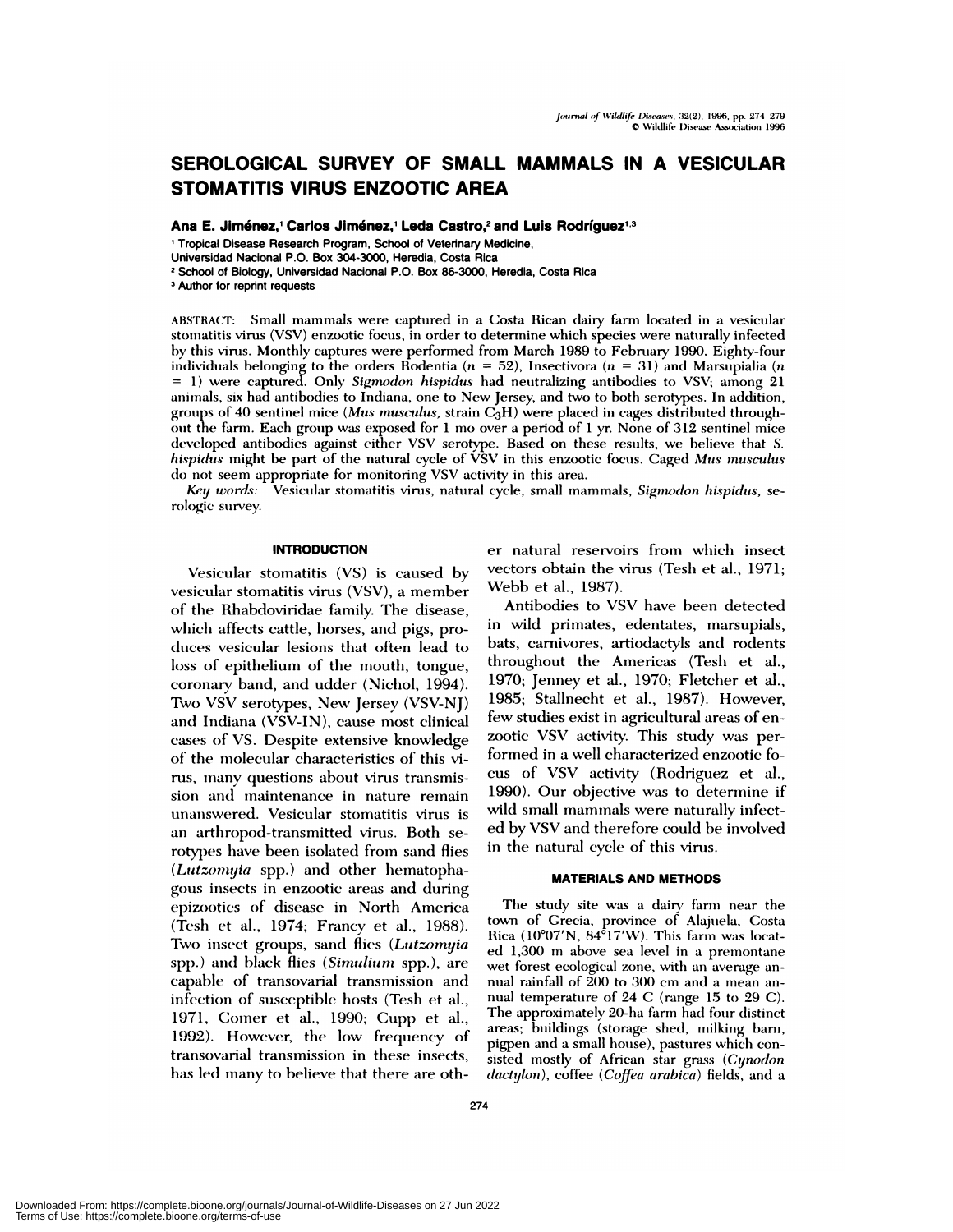small secondary forest along a river with me dium size trees (5 m tall) and shrubs. The pasture land represented 70%, coffee fields 25%, and buildings and forest 5%, of the total area of the farm.

Between 25 and 30 adult Jersey cows were present on the farm during the time of the study. This farm is a VSV enzootic focus, where clinical cases of VSV are observed every year. The herd was closed, except for two cows that entered the herd during the study period. However, their introduction to the herd was not associated to the occurrence of clinical VS (Rodriguez et ai., 1990). Cattle grazed during the day and night in the pasture areas and were in the barn only at the times of milking early in the morning and at mid-afternoon. Cattle on the farm were observed for the presence of clinical vesicular stomatitis from March 1989 to February 1990. When clinical signs were observed tissue samples from the lesions were submitted to the Regional Laboratory for Vesicular Disease Diagnosis in Panama where they were tested by complement fixation and virus isolation (Rodriguez et al., 1993). In addition, serum samples were taken from all adult cattle bimonthly during the same period and analyzed by virus neutralization test for both VSV-NJ and VSV-IN at our laboratory (Rodriguez et al., 1990).

Small mammals were captured during four consecutive days, once a month, between March 1989 and February 1990. One hundred Sherman traps (Sherman Traps, Inc, Tallahassee, Florida, USA) were placed in randomly selected transects on the different areas of the farm. Sixteen traps were placed in buildings, 40 in pastures, 30 in secondary forest, and 14 in coffee fields. Baited traps were placed on the ground at a distance between traps of 5 m in buildings area or 10 m in other areas (Teska, 1980). Bait consisted of rat food pellets covered with peanut butter and vanilla. Traps were baited and checked daily. Captured specimens were anesthetized by ether inhalation, eartagged (Finger Ling Tag, Salt Lake Stamp Company, Salt Lake Utah, USA) and released after two to eight heparinized capillary tubes of blood were collected from the orbital sinus. A few individuals from each species were killed by ether overdose and identified according to species keys (Goodwing, 1946; Scott, 1967; No wak and Paradiso, 1983). Ages of *Sigmodon hispidus* were determined by weight: Juvenile  $(**40 g**)$ , subadult  $(**41 to 80 g**)$ , adult  $(**80 g**)$ (Goertz, 1965).

Sentinel mice *(Mus musculus, strain C<sub>3</sub>H)* were used to attempt detecting seroconvertion to VSV from June 1989 to May 1990. Adult C3H mice produced neutralizing antibodies to both VSV serotypes within 1 wk after intradermal inoculation with 500 tissue culture infectious doses  $(TCID_{50})$  of VSV-NJ or VSV-IN (L. Rodriguez, unpubl.). Before placing them in the field, all mice were bled and confirmed to be seronegative to both VSV serotypes by virus neutralization test, as described by Rodriguez et a!. (1990). Animals were kept five to a cage, with food and water available at all times. Cag es were placed 1 m above the ground and distributed as follows: three in buildings, three in pasture, and one each in coffee plantation and secondary forest. The cages measured 18 cm by 20 cm by27 cm and were made with galvanized mesh of 13 by 25 mm which allowed free access of blood sucking insects. Each group of mice was exposed in the field for 30 days, brought to the laboratory and bled within 2 days. During the first 3 mo, the same sentinel mice were maintained in the field. For the re maining 9 mo, groups of 40 mice were exposed for 1 mo.Exposures that might have occurred during the last week in the field could not be detected, since sentinels were not held to allow for seroconvertions. Of 400 mice exposed, 88 were lost due to predators, stolen cages, and cannibalism.

Wild rodents and sentinels were lightly anesthetized and bled from the orbital sinus using heparinized capillary tubes. Approximately 350  $\mu$ l of blood were obtained from each animal. Plasma was separated after centrifugation at  $800 \times G$  for 5 min, diluted 1:10 with Minimum Essential Medium (MEM), (Eagle, Sigma Chemical Company, St. Louis, Missouri, USA) and stored at  $-70$  C until tested.

Plasmas were tested by virus neutralization against 100 TCID50 of VSV-NJ (Greentree strain) or VSV-IN (Laboratory strain) in twofold dilutions from 1:20 to 1:160 using Madin Darby bovine kidney (MDBK) cells (American Type Culture Collection, Rockville, Maryland, USA) as indicators. Plasmas were heat-inactivated at 56 C for 30 min and treated with kaolin (Sigma Chemical Co.) to remove non-specific reactions at low serum dilutions (Clarke and Casals, 1958). No plasmas were cytotoxic to MDBK cells at any dilutions tested. Known VSV positive and negative control sera (kindly provided by Dr. J. Pearson, National Veterinary Services Laboratory, Ames, Iowa, USA) were included on each plate.

#### **RESULTS**

were recaptured during the study. Most Eighty-four individuals of eight species were captured. Only three individuals, two S. *hispidus* and one *Peromyscus nudipes,*

Downloaded From: https://complete.bioone.org/journals/Journal-of-Wildlife-Diseases on 27 Jun 2022 Terms of Use: https://complete.bioone.org/terms-of-use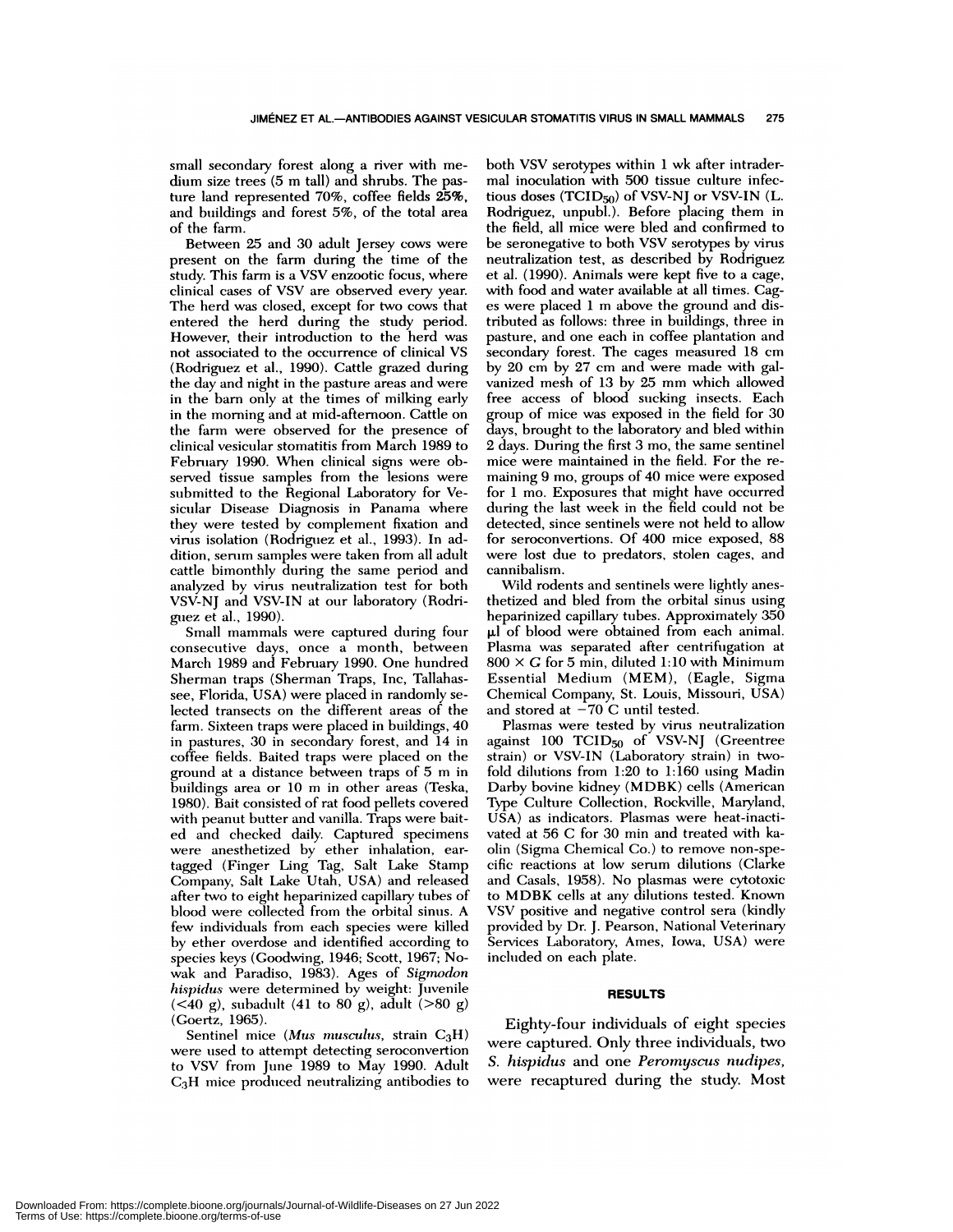| <b>Species</b>            | Capture location |                       |                      |          |           |  |  |
|---------------------------|------------------|-----------------------|----------------------|----------|-----------|--|--|
|                           | <b>Buildings</b> | Pasture               | Coffee<br>plantation | Forest   | Total (%) |  |  |
| Rodentia                  |                  |                       |                      |          |           |  |  |
| Mus musculus              | 15               | 4                     | $\bf{0}$             | 4        | 23(27)    |  |  |
| Sigmodon hispidus         | $\bf{0}$         | 19                    |                      |          | 21(25)    |  |  |
| Peromyscus nudipes        | 0                | $\boldsymbol{\theta}$ | $\bf{0}$             | 4        | 4(5)      |  |  |
| Heteromys desmarestianus  | 0                | $\theta$              | $\bf{0}$             | 2        | 2(2)      |  |  |
| Rattus rattus             |                  | $\theta$              | $\bf{0}$             | $\theta$ | 1(1)      |  |  |
| Reithrodontomys mexicanus | 0                | $\theta$              | 0                    | ı        | 1(1)      |  |  |
| Insectivora               |                  |                       |                      |          |           |  |  |
| Cryptotis parva           | 0                | 31                    | $\theta$             | $\theta$ | 31 (37)   |  |  |
| Marsupialia               |                  |                       |                      |          |           |  |  |
| Didelphis marsupialis     | $\bf{0}$         | $\theta$              | $\mathbf 0$          |          | 1(1)      |  |  |
| Total $(\%)$              | 16(19)           | 54(64)                | 1(1)                 | 13(16)   | 84 (100)  |  |  |

TABLE 1. Species of small mammals captured in San Roque de Grecia, Alajuela, Costa Rica, from March 1989 to February 1990.

 $(64%)$  individuals were captured in pastures, followed by 19% in farm buildings and 17% in secondary forest and coffee plots. Cryptotis parva (37%), *M. musculus* 

TABLE<sub>2.</sub> Neutralizing antibody prevalence and clinical case occurrence of vesicular stomatitis in cattle at San Roque de Grecia, Alajuela, Costa Rica, from March 1989 to February 1990.

| Month     | Clinical cases <sup>a</sup> |            | Antibody<br>prevalence (%) |            |                              |
|-----------|-----------------------------|------------|----------------------------|------------|------------------------------|
|           | VSV-<br>NJb                 | VSV-<br>IN | VSV-<br>NJ                 | VSV-<br>IN | Popula-<br>tion <sup>c</sup> |
| March     | 0                           | 0          | ND <sup>d</sup>            | ND.        | ND.                          |
| April     | 0                           | $\bf{0}$   | ND                         | ND.        | ND                           |
| May       | $\bf{0}$                    | 0          | ND.                        | ND         | ND                           |
| June      | $\bf{0}$                    | 0          | 71                         | 50         | 30                           |
| July      | 0                           | $\bf{0}$   | ND                         | ND.        | ND                           |
| August    | 0                           | 0          | 74                         | 19         | 27                           |
| September | ı                           | ı          | ND                         | ND         | ND                           |
| October   | 0                           | 0          | 89                         | 75         | 26                           |
| November  | ı                           | 0          | ND.                        | ND         | ND                           |
| December  | 2                           | 0          | 100                        | 65         | 25                           |
| January   | 5                           | 0          | ND                         | ND         | ND                           |
| February  | $\overline{2}$              | $\bf{0}$   | ND                         | ND         | ND                           |
| Total     | 11                          | l          | NA <sup>c</sup>            | NA         | NA                           |

Laboratory confirmed cases of vesicular stomatitis virus<br>(VSV).

<sup>b</sup> VSV-NJ is the New Jersey serotype of VSV; VSV-IN is the Indiana serotype of VSV.

" Animals present on the farm at the time of sampling.

NI), not determined.

<sup>e</sup> NA, not apply.

 $(27%)$  and *S. hispidus*  $(25%)$  were the most abundant species captured (Table 1).

**Sigmodon** hispidus was the only species in which neutralizing antibodies to VSV were found. Nine (43%) of 21 individuals captured had antibodies to one or both serotypes of VSV. Six individuals (66%) had antibodies only to VSV-IN, two (22%) had antibodies to both serotypes and one (11%) had antibodies only to VSV-NJ. Neutralizing antibody titers ranged from 1: 20 to 1:80. According to their body weight, five of the seropositive rats were adults (weight  $>80$  g) and four were sub-adults (weight 41 to 80 g). Seven of the positive individuals were males and two were females. None of the seropositive individuals were re-captured.

 $_{\rm ND}$   $_{\rm~contribution}$  of VSV activity was obtained During the study period there were 12 laboratory-confirmed clinical cases of VSV in the premises; 11 were caused by VSV-NJ and one by VSV-IN (Table 2). Further from the prevalence of neutralizing antibodies to both serotypes in the cattle population throughout the study period (Table 2). Most clinical cases occurred during the dry season (December through May), and were not associated with the introduction of animals to the farm nor with large epi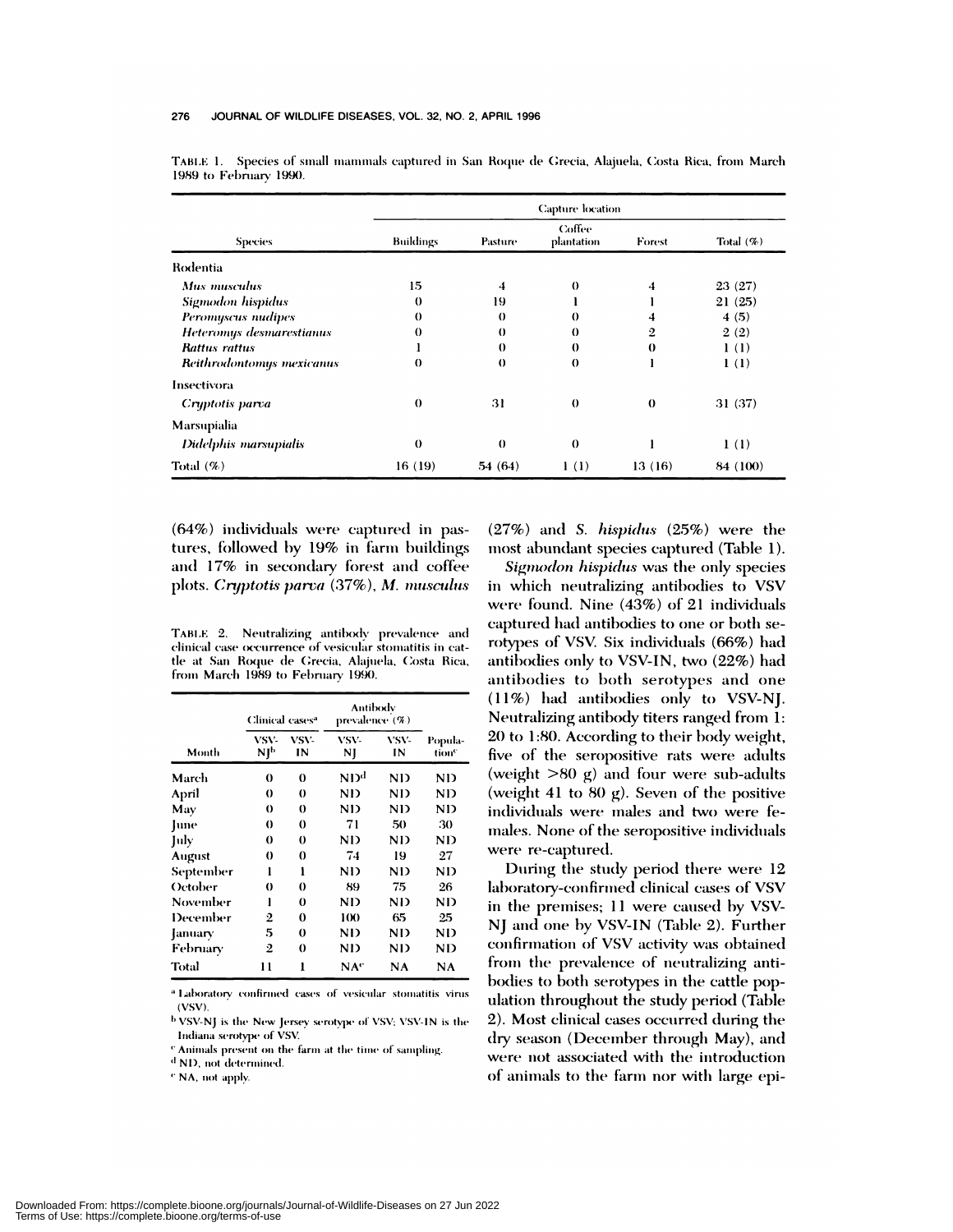zootics of VSV in the region. None of the 312 sentinel mice exposed in the field seroconverted to either VSV serotype.

# **DISCUSSION**

Our objective was to determine what species of small mammals were naturally infected by VSV in a well documented enzootic focus and therefore could be involved in the natural cycle of this virus. The species of rodents captured during this study were expected (McPherson, 1985). Although this study was not designed to analyze the population dynamics of the captured species in the different management areas of the farm, it is interesting that the species most frequently captured in buildings was *M. musculus.* In contrast, areas of pasture were preferred by S. hispidus which feeds mainly on grazing land and frequently uses areas of high and dense cover (Goertz, 1964).

The only species with neutralizing antibodies to VSV was S. *hispidus.* Based on the serological evidence, *S. hispidus* was exposed to both VSV serotypes. In previous studies in Panama, Tesh et al. (1970) found low prevalences of antibodies to VSV-IN  $(6\%)$  and VSV-NJ  $(0\%)$  in this same species. Sigmodon hispidus captured in a tropical dry forest area of Costa Rica had similar prevalemces of antibodies to VSV as those captured in this study (L. Rodriguez, unpubl.). The most prevalent serotype of VSV in cattle at the study farm was VSV-NJ (Table 2). In addition, 11 of 12 clinical VSV cases in cattle at this farm during the study period were caused by VSV-NJ (Table 2). A similar pattern of VSV occurrence was documented in this farm from 1986 to 1990 (Rodriguez et al., 1990). In contrast, the seroprevalence in S. *hispidus* was higher for VSV-IN than for VSV-NJ. Thus, transmission cycles of VSV to cattle and to S.*hispidus* mnay *be* differ ent. It could be argued, that the rat and cattle populations cannot be compared, since we do not know the time when the rats were exposed to VSV. However, the serological pattern in cattle had been maintained for at least 3 yr prior to the study and half of the positive rats were sub-adults  $($  <math>l</math> yr of age). Thus, they were in contact with the virus shortly before or during the study period.

Neutralizing antibody titers against VSV-IN and VSV-NJ found in S. *hispidus* were relatively low  $(1:20 \text{ to } 1:80)$  compared to titers obtained after experimental intradermal inoculation of  $C_3H$  mice which ranged from 1:400 to 1:1,600 (L. Rodriguez, unpubl.). It could be argued that these antibody responses were nonspecific reactions. However, the kaolin treatment of the samples and the fact that some were positive only to one VSV serotype, make this possibility unlikely. Fletcher et al.  $(1985)$  reported that titers >1:32 are considered positive; we considered positive titers  $\geq$ 1:20. Previous studies in which S. *hispidus* was captured and the presence of antibodies against VSV was determined lack information about neutralizing antibody titers and therefore precluded comparison with our results (Tesh et al., 1969; Zuluaga and Yuill, 1979).

Evidence of infection by VSV was limited to S. *hispidus* which were captured mostly on pastures. This rodent could have contracted the infection either through ingestion of grass contaminated with the saliva of sick animals, by ingestion of virusinfected arthropods, or through bites from virus-infected insects. There is strong evidence supporting VSV transmission through insect vectors (Tesh et al., 1971; Comer et al., 1990). The recent findings that *Lutzomyia shannoni* become infected naturally, and can replicate and transmit VSV-NJ in natural areas reinforces the hypothesis of transmission by arthropods (Corn et al., 1990). The insect vector for VSV in Costa Rica is not known. However, at least eight species of sand flies have been described for the ecological zone where the study site is located (Herrero et al., 1994). In Colombia, higher prevalemces of VSV antibodies were found in several species of terrestrial rodents (Zuluaga and Yuill, 1979). However, S. *hispi-*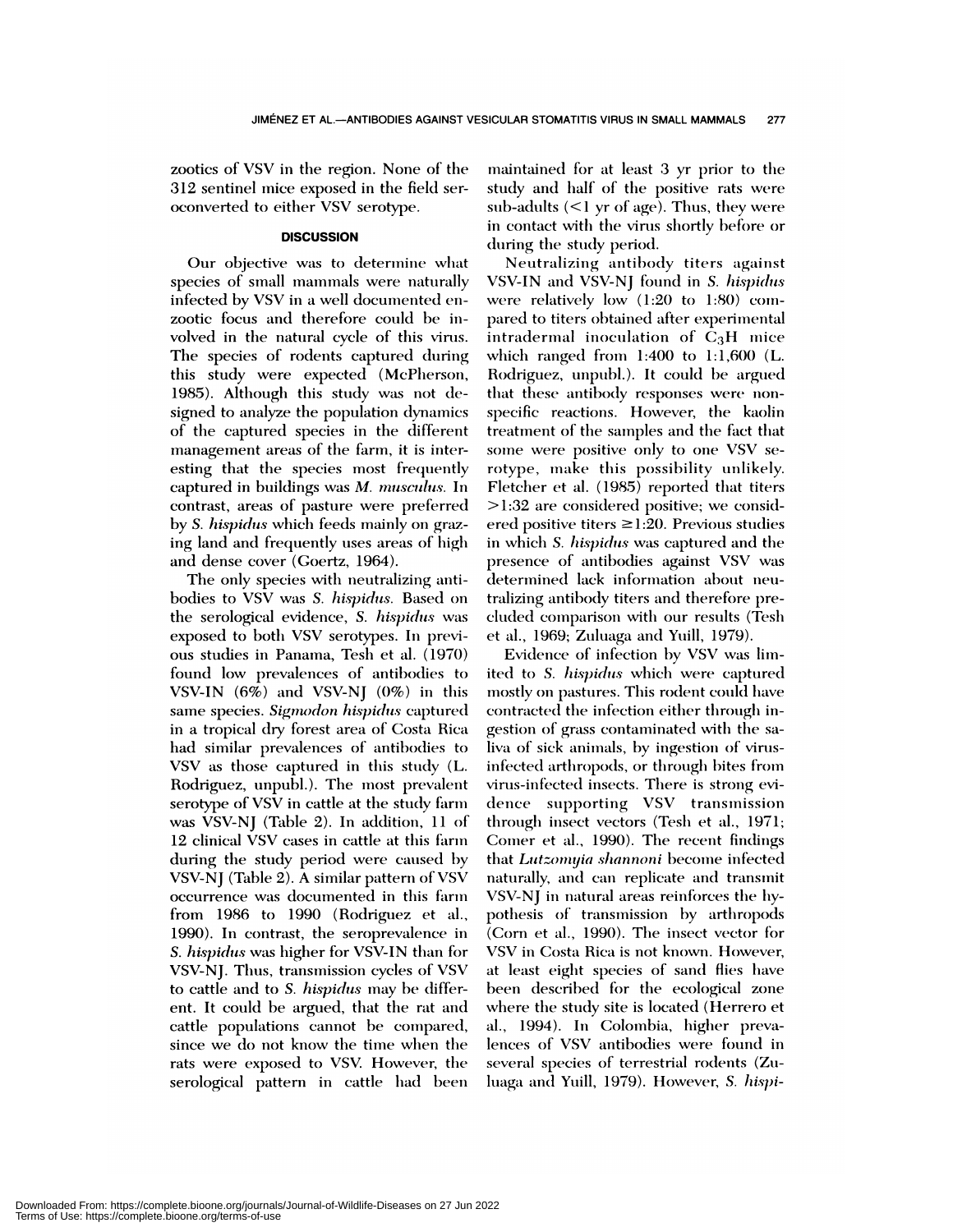*dus* was not tested in that study. In Pana ma, the prevalence to VSV-IN was high in arboreal and semi-arboreal mammals and VSV-NJ was limited to carnivores, bats, and rodents (Tesh et al., 1969). In a sam pling of wild animals earned out in an en zootic VSV-NJ site in the southeastern USA, only raccoons *(Procyon lotor),* feral swine (Sus *scrofa),* and white-tailed deer *(Odocoileus virginianus)* had neutralizing antibodies to this virus. None of three species of rodents captured were positive (Fletcher et ai., 1985). These differences are evidence of more than one VSV trans mission cycle, which could depend on the characteristics of each particular ecological zone.

All *Mus musculus* captured were seronegative despite their susceptibility to VSV under laboratory conditions (L. Rodriguez, unpubl.). However, most *M. musculus* were captured in buildings, where they might not be exposed to VSV. None of 312 sentinel mice exposed in groups of 40 over a period of 1 yr. seroconverted. This could be due to a number of reasons: the sites sampled might have not been appropriate for VSV transmission, the number of mice exposed was not sufficient, or the VSV in sect vector(s) do not feed on mice. Anoth er possible explanation is that VSV did not circulate in vectors during the study period. However, the latter is unlikely since during the study period there were 12 confirmed clinical cases of VSV in cattle and this farm had documented VSV en-<br>zootic activity every year for at least three years before this study took place. None of these cases were due to introduction of livestock to the farm and there is no evidence supporting infectious virus persistence in cattle (Vernon et ai., 1990; Rodriguez et a!., 1990).

In conclusion, S. *hispidus* was the only rodent species tested with antibodies to VSV in this enzootic focus. Its role in the natural cycle of VSV remains unknown; however, the fact that this species shares the pasture habitat with cattle makes it a candidate for a reservoir host to VSV.

These preliminary results warrant further studies in order to determine the capacity of S. *hispidus* as VSV reservoir, such as its ability to produce sustained viremias and serve as feeding host to vector sand flies.

### **ACKNOWLEDGMENTS**

This study was supported by the International Foundation for Science (IFS, Project B/951- 3) and the Swedish Agency of Research Cooperation (SAREC). We thank the technical as sistance of Rocio Cortez, Pedro Morales, and Heriberto Gutiérrez.

#### **LITERATURE CITED**

- CLARKE, D. H., **AND** J. CAsAL5. 1958. Techniques for hemagglutination and hemagglutination-in hibition with arthropod-borne viruses. American Journal of Tropical Medicine and Hygiene 73: 651-573.
- COMER, J. A., R. B. TESH, C. B. Mom, J. L. CORN, AND V. F. NETTLES. 1990. Vesicular stomatitis virus New Jersey serotype: Replication in and transmission by *Lutzomyia shannoni* (Diptera: Psychodidae). American Journal of Tropical Medicine and Hygiene 42: 483-490.
- CORN, J. L., J. A. COMER, C. A. ERICKSON, AND V. E. NETTLES. 1990. Isolation of vesicular stomatitis virus New Jersey from phlebotomine sand flies in Georgia. American Journal of Tropical Medicine and Hygiene 42: 476-482.
- CUPP, E. W, C. J. MARE, M. S. CuPP, AN1) F. B. RAMBERG. 1992. Biological transmission of vesicular stomatitis virus (New Jersey) by *Simulium vittatum* (Diptera: simuliidae). Journal of Medi cal Entomology 29: 137-140.
- **FLETCHER, W.** 0., D. E. **STALLKNECHT,** AN!) E.W. JENNEY. 1985. Serologic surveillance for vesic ular stomatitis virus on Ossabaw Island, Georgia. Journal of Wildlife Diseases 21: 100-104.
- **FRANCY,** D. B., **C. C. MOORE, C. SMITH, W. L. JA-** COB, S. A. TAYLOR, AND C. H. CALISHER. 1988. Epizootic vesicular stomatitis in Colorado, 1982: Isolation of virus from insects collected along the Northern Colorado Rocky Mountain front range. Journal of Medical Entomology 25: 343-347.
- **COERTZ, J. W. 1964. The influence of habitat quality** upon density of cotton rat populations. Ecological Monographs 34: 359-381.
- 1965. Sex, age and weight variation in cotton rats. Journal of Mammalogy 46: 471-477.
- G00DWINC, C. 1946. Mammals of Costa Rica. Bulletin of the American Museum of Natural Histomy 87:1-475.
- **HERRERO, M. V., A.** E.JIMENEZ, L. L. RoDRfcuEz, **AND R. PEREIRA. 1994.** Phlebotomines (Diptera: Psychodidae) collected at a Costa Rican